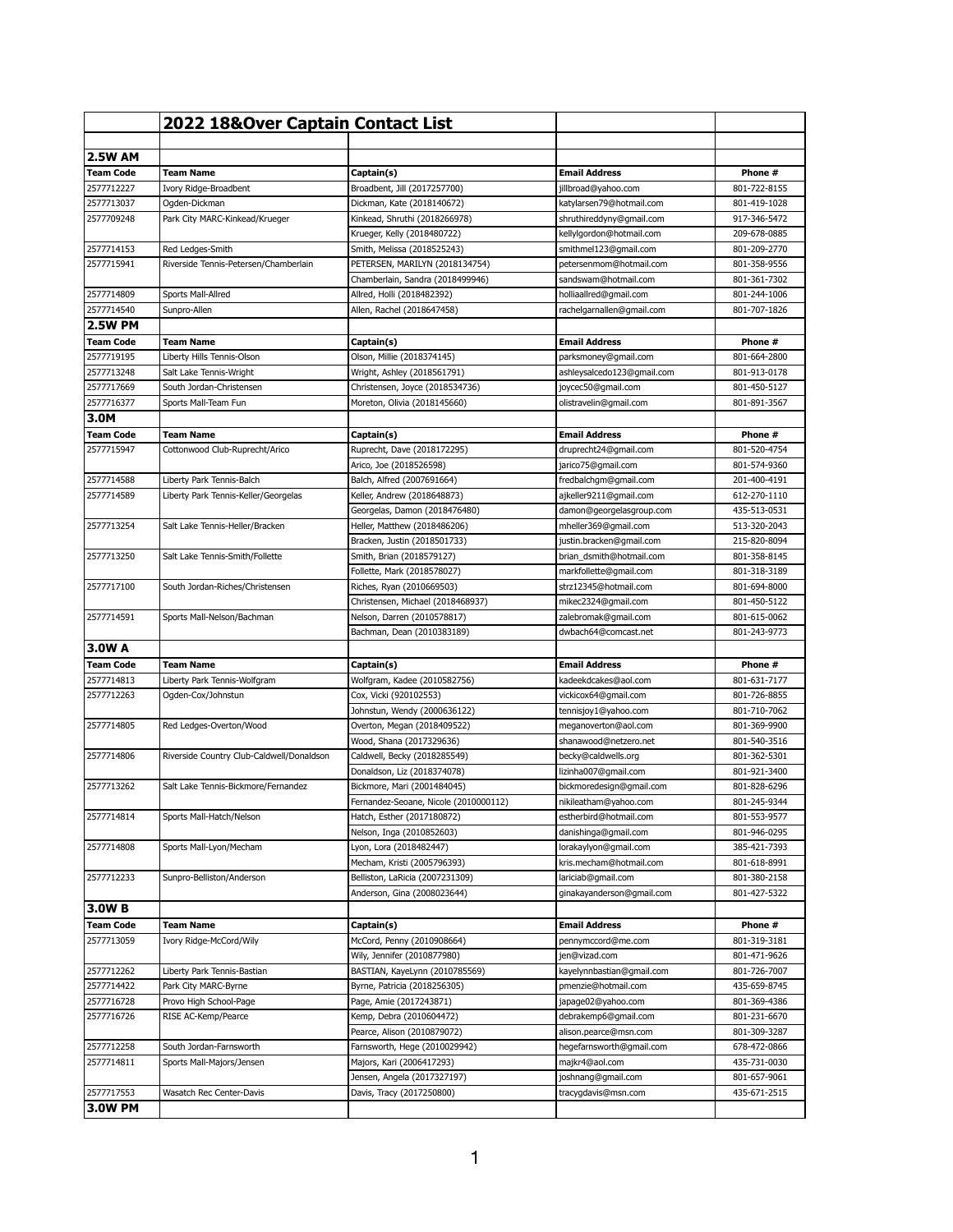| <b>Team Code</b> | Team Name                                | Captain(s)                                                | <b>Email Address</b>                                     | Phone #                      |
|------------------|------------------------------------------|-----------------------------------------------------------|----------------------------------------------------------|------------------------------|
| 2577716000       | Cottonwood Club-Kovacsovics/Chandramouli | Kovacsovics, Madgalena (2010485712)                       | magda.kovacsovics@gmail.com                              | 503-706-1319                 |
|                  |                                          | Chandramouli, Jane (2010100015)                           | jchandramouli@comcast.net                                | 801-232-7962                 |
| 2577710514       | Liberty Park Tennis-Torres               | Torres, Kassie (2018458023)                               | kassie.torres87@gmail.com                                | 801-815-4961                 |
| 2577706693       | Salt Lake Tennis-Bayna                   | Bayna, Delia (2017049864)                                 | imdelia@hotmail.com                                      | 801-824-6385                 |
| 2577714504       | Salt Lake Tennis-Bickmore/Fernandez      | Bickmore, Mari (2001484045)                               | bickmoredesign@gmail.com                                 | 801-828-6296                 |
|                  |                                          | Fernandez-Seoane, Nicole (2010000112)                     | nikileatham@yahoo.com                                    | 801-245-9344                 |
| 2577714563       | South Jordan-Rose                        | Rose, Katie (2018463669)                                  | katiericerose@gmail.com                                  | 801-735-6888                 |
| 2577702925       | Spanish Fork-Cardon                      | Cardon, Robyn (2010216805)                                | mypinkstamper@gmail.com                                  | 405-684-3662                 |
| 2577717917       | Sports Mall-Favila/Armstrong             | Favila, Stephanie (2004024638)                            | sfavila68@gmail.com                                      | 801-232-9697                 |
|                  |                                          | Armstrong, Lisa (2010807267)                              | alexals@hotmail.com                                      | 801-916-8631                 |
| 2577712317       | Sports Mall-Rollins/Hansen               | Rollins, Brooke (2018223524)                              | brookerollinsutah@gmail.com                              | 801-389-7939                 |
|                  |                                          | Hansen, Kathrine (2018376021)                             | kstring6@hotmail.com                                     | 801+-859-1458                |
| 2577716722       | Sports Mall-Stroud-Peterson/Farr         | Stroud-Peterson, Naomi (2018486928)                       | naomistroudpeterson@gmail.com                            | 801-870-3155                 |
|                  |                                          | Farr, Lexi (2008847868)                                   | lexivfarr@gmail.com                                      | 801-201-4597                 |
| 2577714587       | Sports Mall-Thompson/Black               | Thompson, Amber (2018118557)                              | thompsonact@sbcglobal.net                                | 818-522-4794                 |
|                  |                                          |                                                           |                                                          |                              |
|                  |                                          | Black, Julie (2018501946)                                 | jdianeward@live.com                                      | 801-654-5370                 |
| 3.5M             |                                          |                                                           |                                                          |                              |
| <b>Team Code</b> | <b>Team Name</b>                         | Captain(s)                                                | <b>Email Address</b>                                     | Phone #                      |
| 2577716686       | Liberty Park Tennis-Arun/Kakkar          | Muthukkumaraswamy, Arunnatesh (2010550441)                | arun_natesh@yahoo.com                                    | 201-673-1700                 |
|                  |                                          | Kakkar, Darpan (2010928755)                               | kakkar.darpan@gmail.com                                  | 952-846-8725                 |
| 2577705974       | Liberty Park Tennis-Noyce                | Noyce, David (922466460)                                  | noyce@sltrib.com                                         | 801-673-0143                 |
| 2577716682       | Liberty Park Tennis-Olsen/Thomas         | Olsen, Scott (11408087)                                   | scott.olsen@allergan.com                                 | 801-502-8498                 |
|                  |                                          | Thomas, Matthew (2005127413)                              | matthew.thomas@centeva.com                               | 801-398-1232                 |
| 2577713259       | Salt Lake Tennis-Riding/Dagostini        | Riding, Scott (2018303760)                                | scottriding@gmail.com                                    | 801-556-3204                 |
|                  |                                          | DAgostini, Brandon (2018463246)                           | brandonpd@me.com                                         | 801-244-3411                 |
| 2577717119       | South Jordan-Lutz                        | Lutz, Terry (2010572170)                                  | tlutz@vfi.net                                            | 801-859-6590                 |
| 2577716163       | Sports Mall-Ludlow                       | Ludlow, David (2004835178)                                | daveludlow1@gmail.com                                    | 801-870-1801                 |
| 2577714592       | Sports Mall-Nelson                       | Nelson, Darren (2010578817)                               | zalebromak@gmail.com                                     | 801-615-0062                 |
| 2577716164       | Sports Mall-Sato/Sato                    | Sato, Koji (11050302)                                     | ksato.promedica@yahoo.com                                | 801-580-4382                 |
|                  |                                          | Sato, Josh (11182848)                                     | joshsato811@hotmail.com                                  | 801-706-6360                 |
| 2577704041       | Sunpro-Taylor                            | Taylor, George (919853779)                                | georgetaylor@yahoo.com                                   | 650-305-9099                 |
| 3.5W A           |                                          |                                                           |                                                          |                              |
| <b>Team Code</b> | <b>Team Name</b>                         | Captain(s)                                                | <b>Email Address</b>                                     | Phone #                      |
| 2577711974       | Ivory Ridge-Allen/Madsen                 | Allen, Amy (2010227023)                                   | amygallen@gmail.com                                      | 801-400-3977                 |
|                  |                                          | Madsen, Cyndi (11761229)                                  | cyndimadsen@gmail.com                                    | 801-722-9371                 |
| 2577714812       | Liberty Park Tennis-Assemi/Handlon       | Assemi, Shoeleh (2002732956)                              | shoeleha@yahoo.com                                       | 385-242-5656                 |
|                  |                                          | Handlon, Namrata (2000573667)                             | nhandlon@gmail.com                                       | 801-867-5423                 |
| 2577710706       | Liberty Park Tennis-Swensen/Sampson      | Swensen, Katie (2010859325)                               | katiejarman@gmail.com                                    | 801-708-2916                 |
|                  |                                          |                                                           |                                                          |                              |
|                  |                                          | Sampson, Gretel (2010773088)                              | gretelsampson@yahoo.com                                  | 801-842-9303                 |
| 2577714118       | Ogden-Love/Miller                        | Love, Sarah (2010695426)                                  | jsalove@gma.com                                          | 801-425-9921                 |
|                  |                                          | Miller, Danna (2010749218)                                | danna.miller@ymail.com                                   | 801-856-7625                 |
| 2577713595       | Park City MARC-Smith                     | Smith, Alexis (2010834774)                                | alexis@resortside.com                                    | 480-452-3840                 |
| 2577713327       | Riverside County Club-Richards/Lund      | Richards, angela (2018133612)                             | angela.richards@gmail.com                                | 801-368-2945                 |
|                  |                                          | Lund, Kristi (2010328372)                                 | kristilund@gmail.com                                     | 714-244-9398                 |
| 2577706690       | Salt Lake Tennis-Bayna/Nelson            | Bayna, Delia (2017049864)                                 | imdelia@hotmail.com                                      | 801-824-6385                 |
|                  |                                          | Nelson, JaNean (2018494847)                               | jabeaner95@gmail.com                                     | 801-661-0488                 |
| 2577714874       | Shepard Park-Goaslind                    | Goaslind, Deanne (2008806670)                             | deanneback@gmail.com                                     | 801-499-7058                 |
| 2577714816       | Sports Mall-Hall/Weaver                  | Hall, Manal (2010781902)                                  | mhall@joneswaldo.com                                     | 801-560-5928                 |
|                  |                                          | Weaver, Ann (2000575641)                                  | ann_weaver@msn.com                                       | 8012327587                   |
| 2577713034       | Sunpro-Burns/Fowkes                      | Burns, Andrea (2010338418)                                | andreaburnsmail@gmail.com                                | 801-427-2451                 |
|                  |                                          |                                                           |                                                          |                              |
| 3.5W B           |                                          | Fowkes, Michelle (2010404745)                             | michelle.t.fowkes@gmail.com                              | 8014001630                   |
| <b>Team Code</b> |                                          |                                                           |                                                          |                              |
| 2577713321       |                                          |                                                           |                                                          |                              |
|                  | Team Name                                | Captain(s)                                                | <b>Email Address</b>                                     | Phone #                      |
|                  | Ace Athletics-Harmon/Bastian             | Harman, Rebecca (2010608121)                              | beckysue34@msn.com                                       |                              |
|                  |                                          | BASTIAN, KayeLynn (2010785569)                            | kayelynnbastian@gmail.com                                | 801-726-7007                 |
| 2577714842       | Cottonwood Club-Kieffer/Annunziata       | Kieffer, Beata (2010581710)                               | beatakieffer@icloud.com                                  | 203-259-0488                 |
|                  |                                          | Annunziata, Lauren (2018274571)                           | laurenannz@aol.com                                       | 914-589-7767                 |
| 2577711882       | Ivory Ridge-Adams/Roper                  | Adams, Christine (2000622406)                             | cleeadams13@gmail.com                                    | 801-836-0719                 |
|                  |                                          | Roper, Janee (2010226197)                                 | janeeroper@gmail.com                                     | 801-319-4482                 |
| 2577714807       | Liberty Park Tennis-Leishman/Ewing       | Leishman, Allison (2010534672)                            | alli3940@gmail.com                                       | 801-598-8852                 |
|                  |                                          | Ewing, Lisa (2010133192)                                  | lisaewing@dcsware.com                                    | 801-376-7833                 |
| 2577710870       | Park City MARC-Leigh/Epstein             | Leigh, Deborah (2001130802)                               | parkcitydeborah@gmail.com                                | 435-901-2064                 |
| 2577714810       | Red Ledges-Clark/Christensen             | epstein, Kelley (2010184327)<br>Clark, Heidi (2017175022) | kelley@mountainmamacooks.com<br>heidijclark430@gmail.com | 435-901-0502<br>435-671-8889 |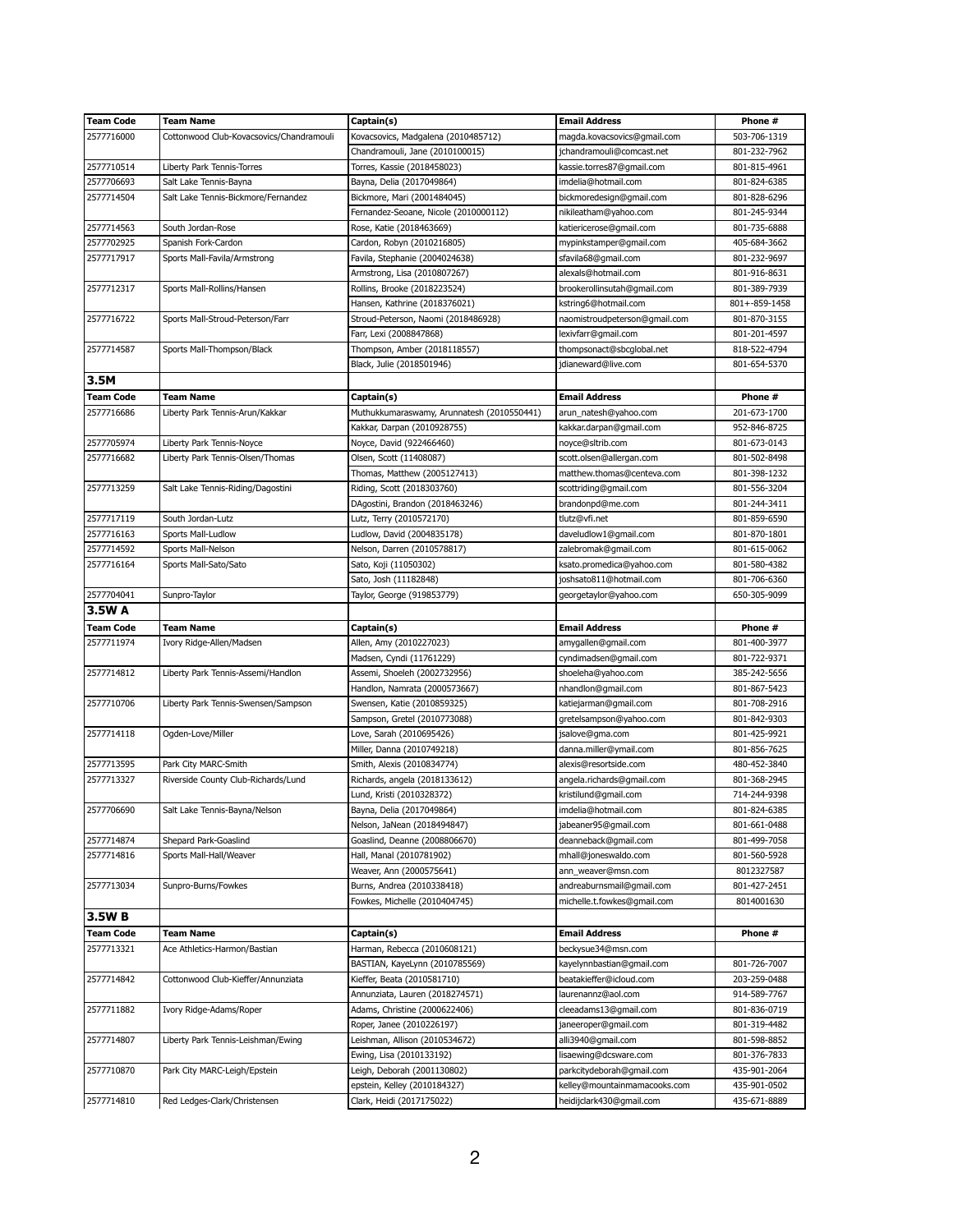|                          |                                      | Christensen, Marian (921282239)                         | marian.calaw@gmail.com                          | 626-664-2210                 |
|--------------------------|--------------------------------------|---------------------------------------------------------|-------------------------------------------------|------------------------------|
| 2577714497               | RISE AC-Mower/Longson                | Mower, Nikki (2010314287)                               | jnmower@gmail.com                               | 801-541-3571                 |
|                          |                                      | Longson, Juliette (2003865982)                          | jclongson@gmail.com                             | 801-440-6068                 |
| 2577716712               | Sports Mall-Henderson/Walljasper     | Henderson, DeeAnn (2017286304)                          | henderson3096@msn.com                           | 801-554-5317                 |
|                          |                                      | Walljasper, Yoko (2017329828)                           | yoko.walljasper@myib.com                        | 801-836-7621                 |
| 2577711880               | Sunpro-Barber/Westover               | barber, carolyn (920477273)                             | carolyn.barber6@gmail.com                       | 214-551-4920                 |
|                          |                                      | Westover, Raquel (2003099064)                           | raquelwestover@gmail.com                        | 801-592-6328                 |
| 2577713026               | Sunpro-Parker/Koehle                 | Parker, Kristi (2010653882)                             | kriskristi@msn.com                              | 801-628-4331                 |
|                          |                                      | Koehle, Katri (2010624614)                              | katrikoehle@yahoo.com                           | 814-874-7281                 |
| <b>3.5W PM</b>           |                                      |                                                         |                                                 |                              |
| <b>Team Code</b>         | <b>Team Name</b>                     | Captain(s)                                              | <b>Email Address</b>                            | Phone #                      |
| 2577713029               | CMTA @ Liberty Park-Bellina          | Bellina, Sophie (2018465162)                            | sophiecbellina@gmail.com                        | 508-808-2395                 |
| 2577714841               | Cottonwood Club-Kieffer/Annunziata   | Kieffer, Beata (2010581710)                             | beatakieffer@icloud.com                         | 203-259-0488                 |
|                          |                                      | Annunziata, Lauren (2018274571)                         | laurenannz@aol.com                              | 914-589-7767                 |
| 2577717535               | Liberty Park Tennis-Bethers/Maxfield | Bethers, Jennie (2010897949)                            | jjbethers@yahoo.com                             | 801-448-4909                 |
|                          |                                      | Maxfield, Michelle (2010777829)                         | michelle_maxfield@yahoo.com                     | 801-529-6283                 |
| 2577716681               | Liberty Park Tennis-Carruthers       | Carruthers, Linda (2002385753)                          | tljcarruthers@msn.com                           | 801-891-3122                 |
| 2577717554               | Liberty Park Tennis-Cooper/Andreason | Cooper, Tracie (2010275956)                             | 4tracielc@gmail.com                             | 801-598-9726                 |
|                          |                                      | Andreason, LaNece (2001041790)                          | lanece.andreason@gmail.com                      | 801-834-6611                 |
| 2577713340               | Liberty Park Tennis-Day              | Day, Elaine (2010008671)                                | elainepageday@gmail.com                         | 801-792-9050                 |
| 2577706692               | Salt Lake Tennis-Bayna               | Bayna, Delia (2017049864)                               | imdelia@hotmail.com                             | 801-824-6385                 |
| 2577717671               | South Jordan-Huff                    | Huff, Lexie (2018452950)                                | lexiejanehuff@gmail.com                         | 801-550-2707                 |
| 2577712312               | Spanish Fork-Jensen/Winkel           | Jensen, Carrie (2000645173)                             | jafracarrie@msn.com                             | 801-361-1480                 |
|                          |                                      | Winkel, Cherylin (2010655287)                           | bcwinkel1@gmail.com                             | 801-310-0236                 |
| 2577716711               | Sports Mall-Henderson/Walljasper     | Henderson, DeeAnn (2017286304)                          | henderson3096@msn.com                           | 801-554-5317                 |
|                          |                                      | Walljasper, Yoko (2017329828)                           | yoko.walljasper@myib.com                        | 801-836-7621                 |
| <b>4.0MA</b>             |                                      |                                                         |                                                 |                              |
| <b>Team Code</b>         | <b>Team Name</b>                     | Captain(s)                                              | <b>Email Address</b>                            | Phone #                      |
| 2577711911               | Ivory Ridge-Bleak/Payne              | Bleak, Chris (2017071520)                               | chrisrbleak@yahoo.com                           | 801-680-8141                 |
|                          |                                      | Payne, James (2010774808)                               | carolinapayne02@msn.com                         | 801-691-9479                 |
| 2577716678               | Liberty Park Tennis-McKee            | McKee, Ben (2000695013)                                 | figoten@gmail.com                               | 801-671-8591                 |
| 2577708534               | Liberty Park Tennis-White            | White, Chris (2017231365)                               | whiteout1510@gmail.com                          | 801-598-0435                 |
| 2577715953               | South Jordan-Shino                   | Shino, Russell (2005722304)                             | russellshino@yahoo.com                          | 801-455-4034                 |
| 2577717014               | Sports Mall-Amundsen/Gannaway        | Amundsen, Jerad (2018461029)                            | jerad.amundsen@gmail.com                        | 801-792-3538                 |
|                          |                                      | Gannaway, Patrick (2010823810)                          | ppgann@gmail.com                                | 775-685-3474                 |
| 2577717015               | Sports Mall-Granger/Osley            | GRANGER, TROY (2010503338)                              | troyg@trustcoinc.com                            | 801-918-4812                 |
|                          |                                      | Osley, Edward (919619131)                               | edosley@vikoz.com                               | 801-453-0339                 |
| 2577714123               | Wasatch Hills Tennis-Atkin           | Atkin, Steve (919314249)                                | stevea7@comcast.net                             | 801-556-9452                 |
| <b>4.0MB</b>             |                                      |                                                         |                                                 |                              |
| <b>Team Code</b>         | <b>Team Name</b>                     | Captain(s)                                              | <b>Email Address</b>                            | Phone #                      |
| 2577717004               | Eccles Tennis Center-Dalpe           | Dalpe, Alex (2010428217)                                | alexdalpecharron@hotmail.com                    | 801-550-2091                 |
| 2577714418               | Liberty Park Tennis-Kasparian        | Kasparian, Kameron (2010303403)                         | Kasparian4@gmail.com                            | 801-513-6164                 |
| 2577714864               | Liberty Park Tennis-Tsujino/Willes   | Tsujino, Akio (2010821517)                              | akiomd@hotmail.com                              | 801-230-8841                 |
|                          |                                      | Willes, Cameron (922822779)                             | cameron.willes@gmail.com                        | 801-860-9882                 |
| 2577713261               | Salt Lake Tennis-Holbrook            | Holbrook, Stephen (10467015)                            | slholbrook@marketingmediacom.com                | 801-550-5699                 |
| 2577716680               | Sports Mall-Greene                   | Greene, Jonathan (2010276475)                           | grassjockey@gmail.com                           | 801-913-2515                 |
| 2577716679<br>2577714129 | Sunpro-Fowkes                        | Fowkes, Douglas (2010410425)                            | moviemanfwks@yahoo.com                          | 801-830-1444                 |
| <b>4.0W A</b>            | Wasatch Hills Tennis-Vorasane        | Vorasane, Steven (2008152902)                           | savorasane@gmail.com                            | 801-721-5489                 |
|                          |                                      |                                                         |                                                 |                              |
| <b>Team Code</b>         | <b>Team Name</b>                     | Captain(s)                                              | <b>Email Address</b>                            | Phone #                      |
| 2577714832               | Cottonwood Club-Warren/Briesacher    | Warren, Kim (2002947642)                                | kwarr6@gmail.com                                | 801-651-8815                 |
| 2577714857               |                                      | Briesacher, Lori (2010659205)                           | mlbries@hotmail.com                             | 801-598-4126                 |
|                          | Ivory Ridge-Willardson               | Willardson, Trista (2010697682)                         | trista.willardson@yahoo.com                     | 801-573-1339                 |
| 2577710707               | Liberty Park Tennis-Young/Swensen    | Young, Mary (2010850909)<br>Swensen, Katie (2010859325) | marysnkw10@hotmail.com<br>katiejarman@gmail.com | 801-706-4999<br>801-708-2916 |
|                          | Park City MARC-Greenhalgh/Brooks     | Greenhalgh, Sherree (11385208)                          | sherreegh@yahoo.com                             | 435-640-5586                 |
| 2577714846<br>2577716717 |                                      | Brooks, Renae (922732196)                               | brooks.renae@gmail.com                          | 206-778-3301                 |
|                          | Sports Mall-Johnson/Scharman         | Johnson, Regina (2010303613)                            | rlj1988@gmail.com                               | 801-712-8450                 |
|                          |                                      | Scharman, Robyn (2010059180)                            | robynscharman@gmail.com                         | 801-568-6935                 |
| 2577716715               | Sports Mall-Kasteler/Affleck         | Kasteler, Tiffany (11596059)                            | tiffk5@comcast.net                              | 801-231-3749                 |
|                          |                                      | Affleck, Kristel (2006761096)                           | theafflecks@hotmail.com                         | 801-633-6754                 |
| 2577711212               | Sunpro-Wilson/Nielson                | Wilson, Karen (2010299623)                              | funlovingkaren@aol.com                          | 702-326-1452                 |
|                          |                                      | Nielson, Karen (2018131210)                             | karbearj@hotmail.com                            | 801-367-9394                 |
| <b>4.0WB</b>             |                                      |                                                         |                                                 |                              |
| <b>Team Code</b>         | <b>Team Name</b>                     | Captain(s)                                              | <b>Email Address</b>                            | Phone #                      |
|                          |                                      |                                                         |                                                 |                              |